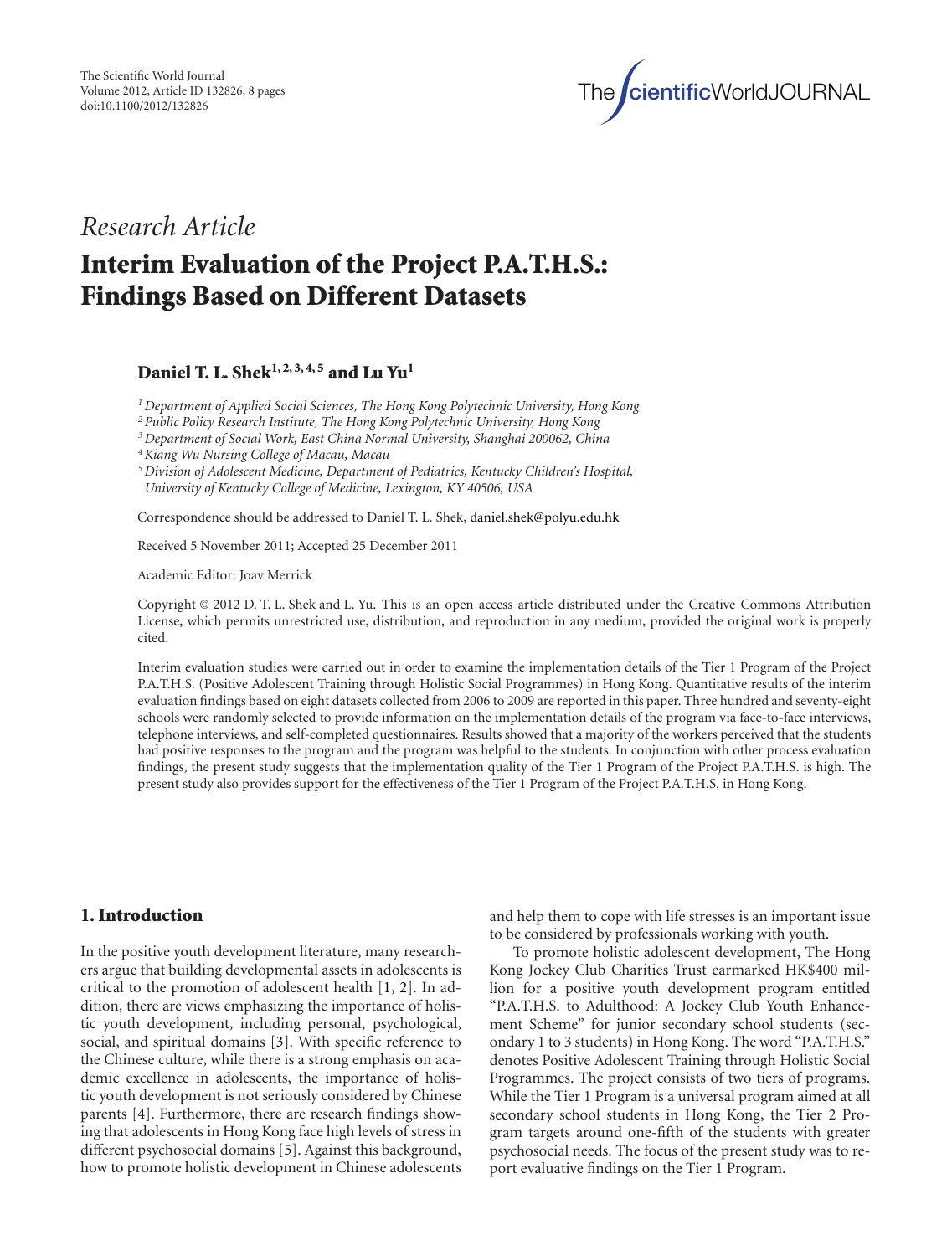There are two implementation phases in this project the experimental implementation phase and the full implementation phase. For the experimental implementation phase (January 2005 to August 2008), 52 secondary schools were invited to participate in the project with the objectives of accumulating experience in program implementation and familiarizing the front-line workers with the program design and philosophy. The full implementation phase started in January 2006. In the 2006/2007 school year, the programs were implemented on a full scale at the secondary 1 level. In the 2007/2008 school year, the programs were implemented at the secondary 1 and 2 levels. In the 2008/09 school year, the programs were implemented at the Secondary 1, 2, and 3 levels [6, 7]. Because of the positive outcomes of the project, an extension phase with another cycle (2009–2012) was approved by the Trust, with an additional earmarked grant of HK\$350 million.

In the Tier 1 Program, students in secondary 1 to 3 participate, normally with 20 h of training in the school year at each grade. The research team has developed a set of curriculum manuals, which includes curriculum materials based on 15 positive youth development constructs identified from the existing successful positive youth development programs: bonding, resilience, social competence, emotional competence, cognitive competence, behavioral competence, moral competence, self-determination, spirituality, self-efficacy, clear and positive identity, beliefs in the future, recognition for positive behavior, prosocial involvement, and prosocial norms [8]. In each grade, 40 teaching units, each of 30 minute duration, have been designed based on the theoretical framework of positive youth development constructs, relevant research findings, and existing programs in both local and foreign contexts.

Because adolescent development is influenced by the interactions between young people and their surrounding environment, the ecological perspective was adopted in the Project P.A.T.H.S. when designing the teaching units that are intended to cultivate students' development in five different domains—individual, family, peer, school, and society. For example, some units in the secondary 1 curriculum were designed to promote students' relationships with their teachers and classmates, which helps the secondary 1 students to adapt to their new school life. Moreover, because there are worrying trends and phenomena related to the development of adolescents in Hong Kong, such as mental health problems, abuse of psychotropic substances, adolescent suicide, school violence, and a drop in family solidarity [6], some teaching units were designed to tackle current youth issues, such as (1) mental health problems, for example, depressed mood and Internet addiction; (2) substance abuse and smoking; (3) heterosexual relationships; (4) materialism. Furthermore, various kinds of teaching materials (e.g., student worksheets, PowerPoint presentations, and soundtracks) were developed in order to facilitate the transmission of the learning targets of the teaching units.

To evaluate the effectiveness of the Project P.A.T.H.S., several mechanisms involving different stakeholders have been used with multiple types of data collected. These include objective outcome evaluation, subjective outcome

evaluation, qualitative evaluation, management information collected from the cowalker scheme, process evaluation, interim evaluation, and evaluation based on personal construct psychology. Among these approaches, process evaluation and interim evaluation constitute an indispensable part of program evaluation that helps researchers to monitor program adherence, create an infrastructure that supports the project, evaluate how effectively that process functions, and assess changes in skills, attitudes, and knowledge of the participants and program implementers [9, 10]. Through such evaluative methods, the implementation process of the program can be adequately understood and monitored, and thus the quality of implementation service is ensured throughout each stage.

Nevertheless, in the context of evaluation of positive youth development programs, a survey of the literature shows that findings on program implementation quality are rarely reported [9, 11, 12]. Since most evaluation studies have focused primarily on objective outcome evaluation, recent process evaluation studies represent a concerted effort to fill the gap [4, 5, 13, 14]. Shek et al. [13] pointed out several fatal consequences of overlooking the quality of the implementation of a program. First, the "black box" approach (i.e., focus on the input and output alone) would make it difficult to understand the process of the program success or failure. Second, the lack of process evaluation would prevent the program developers from looking at the strengths and weaknesses of the programs developed. Third, the developers and implementers could not effectively decide how the program would be more effective if offered again. Finally, without process evaluation, program developers have to wait until the outcome data are collected if they wish to refine the program.

In the same vein, there are several arguments for conducting process evaluation [15]. First, process evaluation can tell the program developers whether a Type III error (i.e., existence or nonexistence of program outcomes because of occurrence of activities different from those intended by the program developers) has occurred. Second, fidelity in program implementation can be promoted by feedback collected in the implementation process. Third, process evaluation can help program developers to understand whether and to what extent the intended targets receive the program. Fourth, process evaluation can help to identify factors that contribute to program success or failure. Finally, program developers can use process evaluation findings to understand how the developed program can be successfully implemented in human organizations and communities that are always complex in nature.

Weinbach [16] provided two further reasons to support conducting process evaluation. First, it can provide some valuable insights about a program. Second, it examines a program somewhat broadly, much like a "systems analysis" to examine how the program works overall. In its broad sense, the central research question of a process evaluation is "What happened and why did it happen?" The implicit research hypothesis is "Something happened that affected the program's ability to achieve its outcomes." Other specific research questions for a process evaluation can also be used, such as "How did the program come into existence in the first place? What changes occurred over time that were unplanned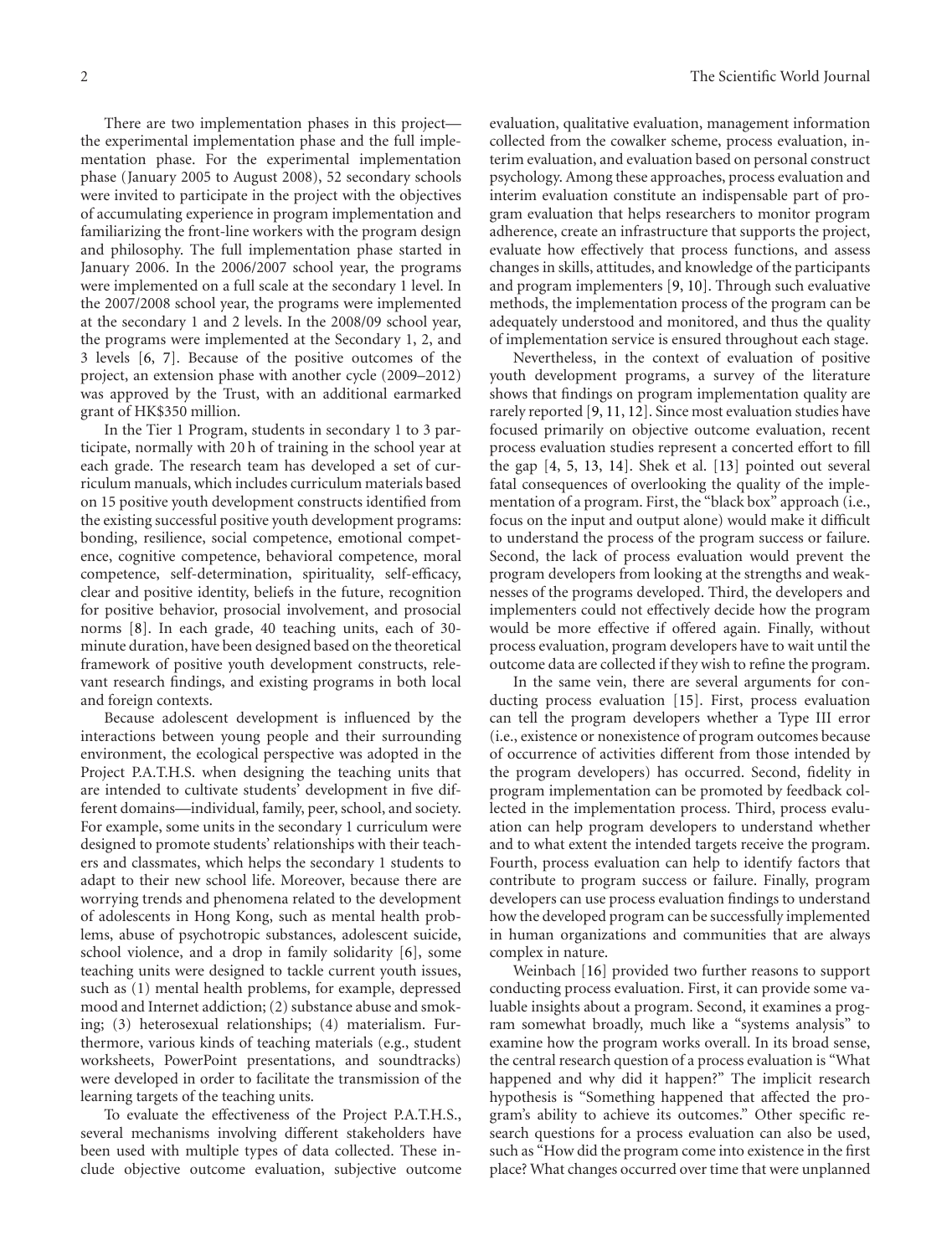and inconsistent with the program model? What should be done differently if a similar program is to be undertaken?" [16, page 168].

There are many forms of process evaluation studies. One possible form is to send observers to monitor the actual implementation of the program, where the implementation details, such as fidelity, student involvement, and implementer's skills, are rated. Another possibility is to collect feedback about the implementation process from program workers and participants so that some interim assessments can be carried out to obtain more information about the implementation process. Interim evaluation serves at least four purposes. First, it helps the program developers to identify whether there are any problems in implementation so that corrective measures or adjustments to the program can be stepped up where appropriate. Second, interim evaluation as a potential asset to program management provides valuable information on the progress of the implementation. Third, interim evaluation serves as a gesture of concern and encouragement, and it serves as a bridge between the program developers and the program implementers. Finally, the instant feedback of the interim evaluation findings to the program implementers can help to boost the morale and ownership of the program implementers.

In evaluating the Project P.A.T.H.S. in Hong Kong, while process evaluation has been conducted through systematic observation on the program implementation details, interim evaluation in several cohorts has also been carried out during the program implementation process. Based on the program implementers' comments regarding the whole process of program implementation, more understandings of the reactions of the participants and workers to the program are gained. Via both face-to-face interviews and telephone interviews, interim evaluation information in the following areas is collected: (1) program workers' perceptions of the responses of the participants to the program, (2) experiences of the program workers delivering the program, (3) program implementers' perceived helpfulness of the program, (4) program implementers' perceived positive aspects of the program, (5) aspects of the program that require improvement, (6) difficulties encountered during program implementation, and (7) overall evaluation of the program. Several interim evaluation studies on the Project P.A.T.H.S. have been published in peer-reviewed, international journals. Results show that both the program implementers and participants had positive comments on the program, although the workers also encountered problems and difficulties in the implementation process [17–19]. In this paper, the several cohorts of data were merged, and integrative analyses were carried out in order to understand the implementation details. It is expected that the present study will provide a general picture about the implementation of the Project P.A.T.H.S. over the past 4 years based on interim evaluation.

## **2. Methods**

*2.1. Participants and Procedures.* From 2005 to 2009, the total number of schools that participated in the Project P.A.T.H.S. was 244. Among them, 46.27% of the respondent schools adopted the full program (i.e., 20-hour program involving 40 units), whereas 53.73% of the respondent schools adopted the core program (i.e., 10-hour program involving 20 units).

Among all the participating schools, 236 schools that joined the 20-hour full program and 167 schools that joined the 10-hour core program were randomly selected to participate in the interim evaluation study. A total of 265 teachers and 178 social workers were invited to participate in face-to-face interviews on a voluntary basis during school visits. If the respondents were not available for the face-toface interviews during the school visits, they were invited to participate in telephone interviews. Otherwise, they were asked to complete a self-administered questionnaire and return it to the research team via e-mail or fax. The random sampling method increased the validity of the findings. Descriptions of the datasets collected over the 4 years can be seen in Table 1.

*2.2. Instruments.* In the 2005/2006 school year, a self-constructed, semistructured interview guide with six open-ended questions was used to collect information on the program implementation process. In the 2006/2007 to 2008/2009 school years, a modified, self-constructed, semistructured interview guide was developed and used with five closed-ended questions as follows.

- (i) Question 1: what do you think about students' involvement in the program? (a 4-point scale).
- (ii) Question 2: do you think the students like the program? (a 4-point scale).
- (iii) Question 3: to what degree do you think the Tier 1 Program is helpful to students? (a 5-point scale).
- (iv) Question 4: do you like this program? (a 4-point scale).
- (v) Question 5: your overall satisfaction to the program is? (a 6-point scale).

Seven open-ended questions were also used to collect information on the program implementation process. The open-ended questions were as follows.

- (i) Question 1: what are the responses of the students to this program?
- (ii) Question 2: do you think this program is beneficial to the students? If yes, what are the benefits?
- (iii) Question 3: what are the good aspects of the program?
- (iv) Question 4: which areas of the program require improvement?
- (v) Question 5: have you encountered any difficulties during the program implementation process? If yes, what problems have you encountered?
- (vi) Question 6: what are your perceptions of the "Cowalker scheme"?
- (vii) Question 7: do you have other opinions?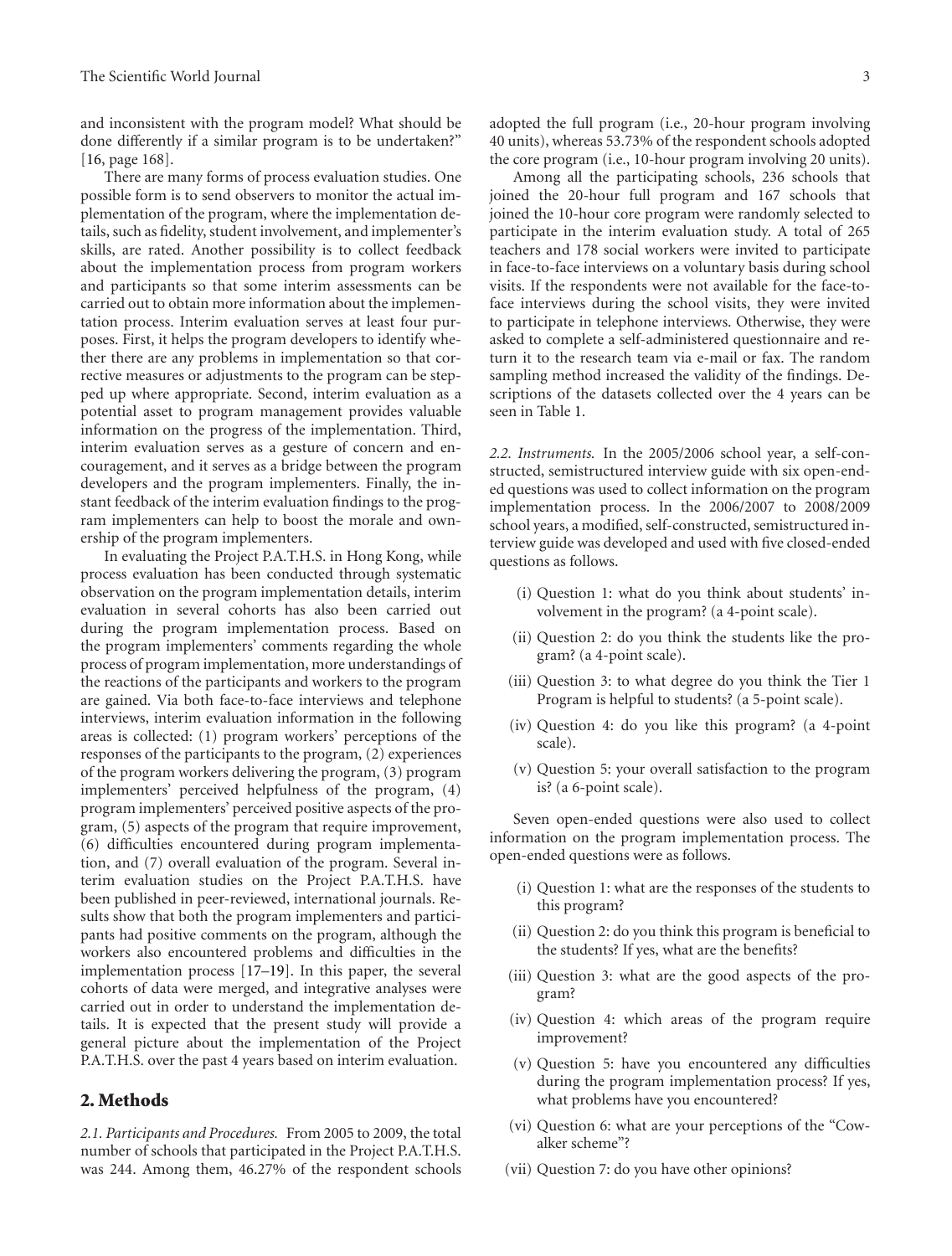|                                                  |         |            | S <sub>1</sub> |            | S <sub>2</sub> |            |            | S <sub>3</sub> |            |
|--------------------------------------------------|---------|------------|----------------|------------|----------------|------------|------------|----------------|------------|
|                                                  | 2005/06 | 2006/07    | 2007/08        | 2008/09    | 2006/07        | 2007/08    | 2008/09    | 2007/08        | 2008/09    |
|                                                  | EIP     | <b>FIP</b> | $FIP^*$        | <b>FIP</b> | EIP            | <b>FIP</b> | <b>FIP</b> | EIP            | <b>FIP</b> |
| Total schools that joined the project P.A.T.H.S. | 52      | 207        | 213            | 197        | 49             | 196        | 198        | 48             | 167        |
| (i) 10-hour program                              | 23      | 95         | 108            | 104        | 27             | 113        | 110        | 29             | 104        |
| (ii) 20-hour program                             | 29      | 112        | 105            | 93         | 22             | 83         | 88         | 19             | 63         |
| Total schools joined this study                  | 25      | 100        | NA             | 20         | 25             | 100        | 20         | 25             | 88         |
| (i) 10-hour program                              | 10      | 30         | <b>NA</b>      | 5          | 11             | 39         | 6          | 13             | 53         |
| (ii) 20-hour program                             | 15      | 70         | NA             | 15         | 14             | 61         | 14         | 12             | 35         |
| Total respondents                                | 28      | 111        | NA             | 21         | 32             | 114        | 20         | 29             | 88         |
| (i) Teachers                                     | 25      | 66         | <b>NA</b>      | 12         | 23             | 64         | 14         | 11             | 50         |
| (ii) Social workers                              | 3       | 45         | <b>NA</b>      | 9          | 9              | 50         | 6          | 18             | 38         |

Note: Data based on consolidation table. S1: secondary 1 level; S2: secondary 2 level; S3: secondary 3 level; EIP: experimental implementation phase; FIP: full implementation phase; NA: not available.

<sup>∗</sup>For the 2007/08 school year, no data were collected at the S1 level.

Table 2: Degree of student involvement perceived by the program implementers.

|                |                  |                      | Negative response |       |          | Positive response |        | All                                                       |      |
|----------------|------------------|----------------------|-------------------|-------|----------|-------------------|--------|-----------------------------------------------------------|------|
|                |                  | Totally not involved | Not involved      | Total | Involved | Totally involved  | Total  |                                                           |      |
| S <sub>1</sub> | $\boldsymbol{n}$ | 0                    | 6                 | 6     | 102      | 11                | 113    |                                                           | 120  |
|                | Percentage       | $0\%$                | 5.00%             | 5.00% | 85.00%   | 9.17%             | 94.17% | No response<br>0.83%<br>0.69%<br>∍<br>1.77%<br>4<br>1.06% | 100% |
| S <sub>2</sub> | $\boldsymbol{n}$ | $\theta$             |                   |       | 129      | 8                 | 137    |                                                           | 145  |
|                | Percentage       | $0\%$                | 4.83%             | 4.83% | 88.97%   | 5.52%             | 94.48% |                                                           | 100% |
| S <sub>3</sub> | $\boldsymbol{n}$ | $\Omega$             | 10                | 10    | 94       |                   | 101    |                                                           | 113  |
|                | Percentage       | $0\%$                | 8.85%             | 8.85% | 83.19%   | 6.19%             | 89.38% |                                                           | 100% |
| Total          | $\boldsymbol{n}$ | $\theta$             | 23                | 23    | 325      | 26                | 351    |                                                           | 378  |
|                | Percentage       | $0\%$                | 6.08%             | 6.08% | 85.98%   | 6.88%             | 92.86% |                                                           | 100% |

The qualitative data were analyzed by two trained research assistants. For the quantitative data (closed-ended questions), frequencies and percentages of responses were calculated.

## **3. Results**

Since the instrument used for data collection in the 2005/2006 school year was different from others, no data collected in the 2005/2006 school year was presented. In the present paper, only the quantitative results of the interim evaluation in the 2006–2009 school years are reported. First, 92.86% of 378 respondent schools reported that students were involved in the program, which included 94.17, 94.48, and 89.38% of the workers implementing the secondary 1, 2, and 3 programs, respectively (Table 2). Second, for perceived students' liking of the curriculum, positive responses were found in 93.33% of the secondary 1 instructors, 96.55% of the secondary 2 instructors, and 91.15% of the secondary 3 instructors, indicating that, on average, 93.92% of the program implementers perceived that students liked the curriculum (Table 3). Third, concerning the perceived benefits of the program to the students, 95.50% of the respondents regarded the Tier 1 Program as helpful to the students (Table 4), including 95.00% of the secondary 1 workers, 93.79% of the secondary 2 workers, and 98.23% of the secondary 3 workers.

Table 5 presents the perceived liking of instructors toward the program and shows that 87.83% of the respondents indicated positive results. By grade, 85.00% of the secondary 1 implementers, 89.66% of the secondary 2 implementers, and 88.50% of the secondary 3 implementers agreed that they liked the program. As shown in Table 6, an average of 94.75% of the program implementers were satisfied with the program, including 90.00% of the secondary 1 workers, 95.18% of the secondary 2 workers, and 98.23% of the secondary 3 workers.

#### **4. Discussion**

Based on several datasets collected in the experimental implementation phase and the full Implementation phase, the present paper integrates, analyzes, and interprets interim evaluation findings of the Tier 1 Program of the Project P.A.T.H.S. over time. There are several unique features of this study. First, a large sample involving a large number of teachers and social workers was used in this study. Second, data collected over different cohorts were utilized. Third, in view of the paucity of interim evaluation findings in both western and Chinese contexts, the present study is a pioneering study in the literature. Actually, this is the first known scientific interim evaluation study based on a series of evaluation studies in the Chinese evaluation literature.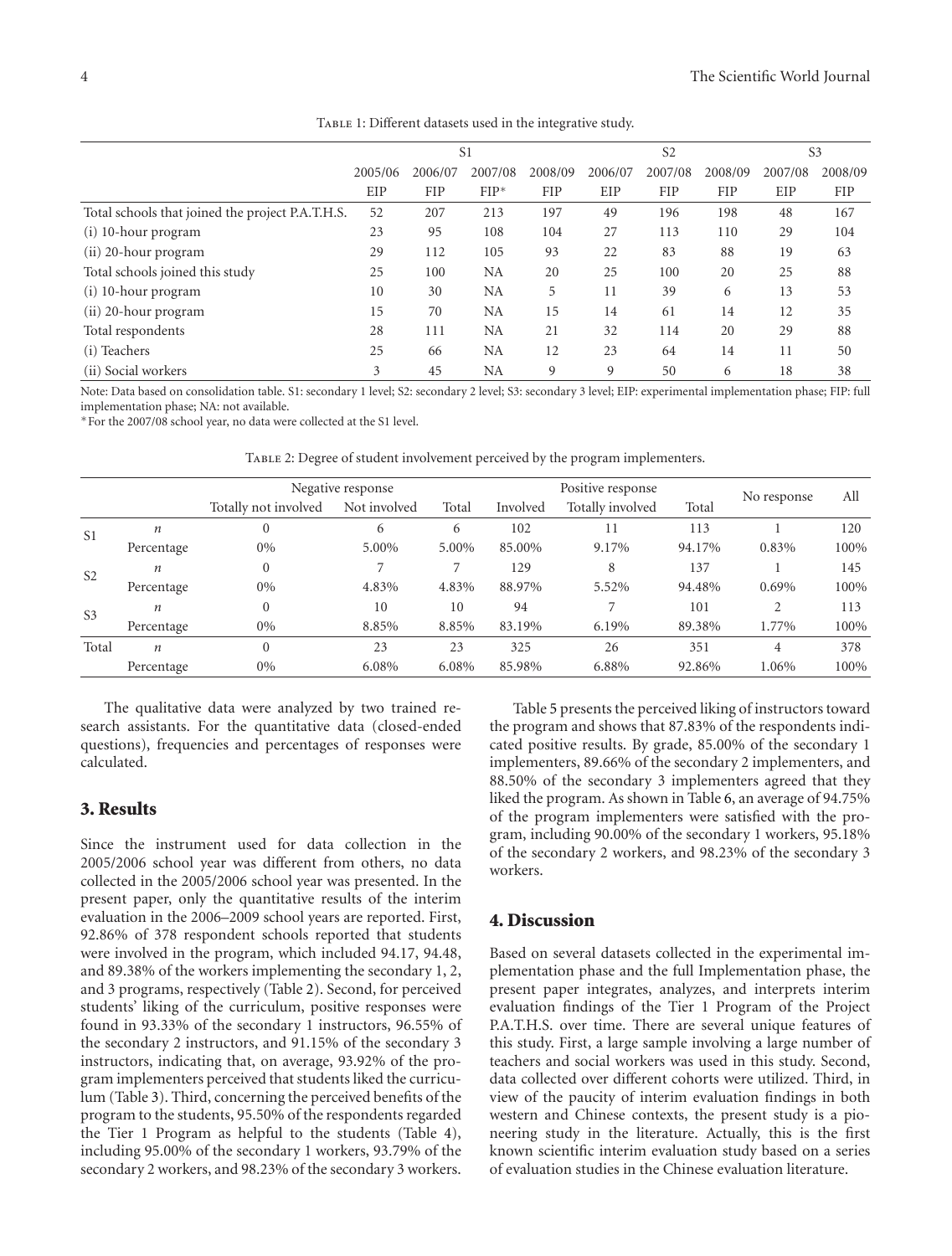|                |                  |                  | Negative response |       |        | Positive response |        | No response<br>3<br>2.50%<br>0.69%<br>2 | All  |
|----------------|------------------|------------------|-------------------|-------|--------|-------------------|--------|-----------------------------------------|------|
|                |                  | Strongly dislike | Dislike           | Total | Like   | Strongly like     | Total  |                                         |      |
| S <sub>1</sub> | п                | $\mathbf{0}$     |                   | 5     | 108    | 4                 | 112    |                                         | 120  |
|                | Percentage       | 0%               | 4.17%             | 4.17% | 90.00% | 3.33%             | 93.33% |                                         | 100% |
| S <sub>2</sub> | $\boldsymbol{n}$ | $\mathbf{0}$     | 4                 | 4     | 137    | 3                 | 140    |                                         | 145  |
|                | Percentage       | 0%               | 2.76%             | 2.76% | 94.48% | 2.07%             | 96.55% |                                         | 100% |
| S <sub>3</sub> | $\boldsymbol{n}$ | $\mathbf{0}$     | 8                 | 8     | 100    | 3                 | 103    |                                         | 113  |
|                | Percentage       | 0%               | 7.08%             | 7.08% | 88.50% | 2.65%             | 91.15% | 1.77%                                   | 100% |
| Total          | $\boldsymbol{n}$ | $\mathbf{0}$     | 17                | 17    | 345    | 10                | 355    | 6                                       | 378  |
|                | Percentage       | 0%               | 4.50%             | 4.50% | 91.27% | 2.65%             | 93.92% | 1.59%                                   | 100% |

TABLE 3: Degree of students' liking of the program perceived by the program implementers.

Table 4: Degree of perceived helpfulness of the curriculum to the student perceived by the program implementers.

|                |                  |           | Negative response |       |                  | Positive response |              |        |             | All  |
|----------------|------------------|-----------|-------------------|-------|------------------|-------------------|--------------|--------|-------------|------|
|                |                  | Unhelpful | Not very helpful  | Total | Slightly helpful | Helpful           | Very helpful | Total  | No response |      |
| S <sub>1</sub> | $\boldsymbol{n}$ | 0         | 4                 | 4     | 57               | 54                |              | 114    |             | 120  |
|                | Percentage       | $0\%$     | 3.33%             | 3.33% | 47.50%           | 45.00%            | 2.50%        | 95.00% | 1.67%       | 100% |
| S <sub>2</sub> | $\boldsymbol{n}$ | 0         |                   |       | 74               | 56                | 6            | 136    | ∠           | 145  |
|                | Percentage       | $0\%$     | 4.83%             | 4.83% | 51.03%           | 38.62%            | 4.14%        | 93.79% | 1.38%       | 100% |
| S <sub>3</sub> | $\boldsymbol{n}$ | 0         |                   |       | 58               | 49                | 4            | 111    |             | 113  |
|                | Percentage       | $0\%$     | 0.88%             | 0.88% | 51.33%           | 43.36%            | 3.54%        | 98.23% | 0.88%       | 100% |
| Total          | $\boldsymbol{n}$ |           | 12                | 12    | 189              | 159               | 13           | 361    | 5           | 378  |
|                | Percentage       | $0\%$     | 3.17%             | 3.17% | 50%              | 42.06%            | 3.44%        | 95.50% | 1.32%       | 100% |

TABLE 5: Degree of liking of the curriculum by the program implementers.

|                |                  |                  | Negative response |          |        | Positive response |        | No response<br>15<br>12.50%<br>14<br>9.66%<br>13<br>11.50%<br>42 |                           |
|----------------|------------------|------------------|-------------------|----------|--------|-------------------|--------|------------------------------------------------------------------|---------------------------|
|                |                  | Strongly dislike | Dislike           | Total    | Like   | Strongly like     | Total  |                                                                  |                           |
| S <sub>1</sub> | $\boldsymbol{n}$ | $\mathbf{0}$     |                   | 3        | 95     |                   | 102    |                                                                  | 120                       |
|                | Percentage       | 0%               | 2.50%             | 2.50%    | 79.17% | 5.83%             | 85.00% |                                                                  | 100%                      |
| S <sub>2</sub> | n                | $\mathbf{0}$     |                   |          | 116    | 14                | 130    |                                                                  | 145                       |
|                | Percentage       | $0\%$            | 0.69%             | 0.69%    | 80.00% | 9.66%             | 89.66% |                                                                  | All<br>100%<br>113<br>378 |
| S <sub>3</sub> | $\boldsymbol{n}$ | $\mathbf{0}$     | 0                 | $\Omega$ | 91     | 9                 | 100    |                                                                  |                           |
|                | Percentage       | 0%               | $0\%$             | $0\%$    | 80.53% | 7.96%             | 88.50% |                                                                  | 100%                      |
| Total          | $\boldsymbol{n}$ | $\mathbf{0}$     | 4                 | 4        | 302    | 30                | 332    |                                                                  |                           |
|                | Percentage       | 0%               | 1.06%             | 1.06%    | 79.89% | 7.94%             | 87.83% | 11.11%                                                           | 100%                      |

Table 6: Perceived degree of workers' overall satisfaction of the curriculum.

|                |                  |                                | Negative response |                          |       |                                                   |                   |                |        |              |      |
|----------------|------------------|--------------------------------|-------------------|--------------------------|-------|---------------------------------------------------|-------------------|----------------|--------|--------------|------|
|                |                  | Very dissatisfied Dissatisfied |                   | Slightly<br>dissatisfied |       | Total Slightly satisfied Satisfied Very satisfied | Positive response |                | Total  | No response  | All  |
| S <sub>1</sub> | $\boldsymbol{n}$ | $\Omega$                       |                   |                          | 8     | 26                                                | 78                | 4              | 108    | 4            | 120  |
|                | Percentage       | $0\%$                          | 0.83%             | 5.83%                    | 6.66% | 21.67%                                            | 65.00%            | 3.33%          | 90.00% | 3.3%         | 100% |
| S <sub>2</sub> | n                | $\mathbf{0}$                   | $\mathbf{0}$      |                          |       | 40                                                | 96                | 2              | 138    | $\mathbf{0}$ | 145  |
|                | Percentage       | $0\%$                          | $0\%$             | 4.83%                    | 4.83% | 27.59%                                            | 66.21%            | 1.38%          | 95.18% | $0\%$        | 100% |
| S <sub>3</sub> | $\boldsymbol{n}$ | $\mathbf{0}$                   | $\mathbf{0}$      | 2                        | 2     | 21                                                | 88                | $\overline{c}$ | 111    | $\mathbf{0}$ | 113  |
|                | Percentage       | $0\%$                          | $0\%$             | 1.77%                    | 1.77% | 18.58%                                            | 77.88%            | 1.77%          | 98.23% | $0\%$        | 100% |
| Total          | $\boldsymbol{n}$ | $\theta$                       |                   | 16                       | 17    | 87                                                | 262               | 8              | 357    | 4            | 378  |
|                | Percentage       | $0\%$                          | 0.26%             | 4.23%                    | 4.49% | 23.02%                                            | 69.61%            | 2.12%          | 94.75% | 1.06%        | 100% |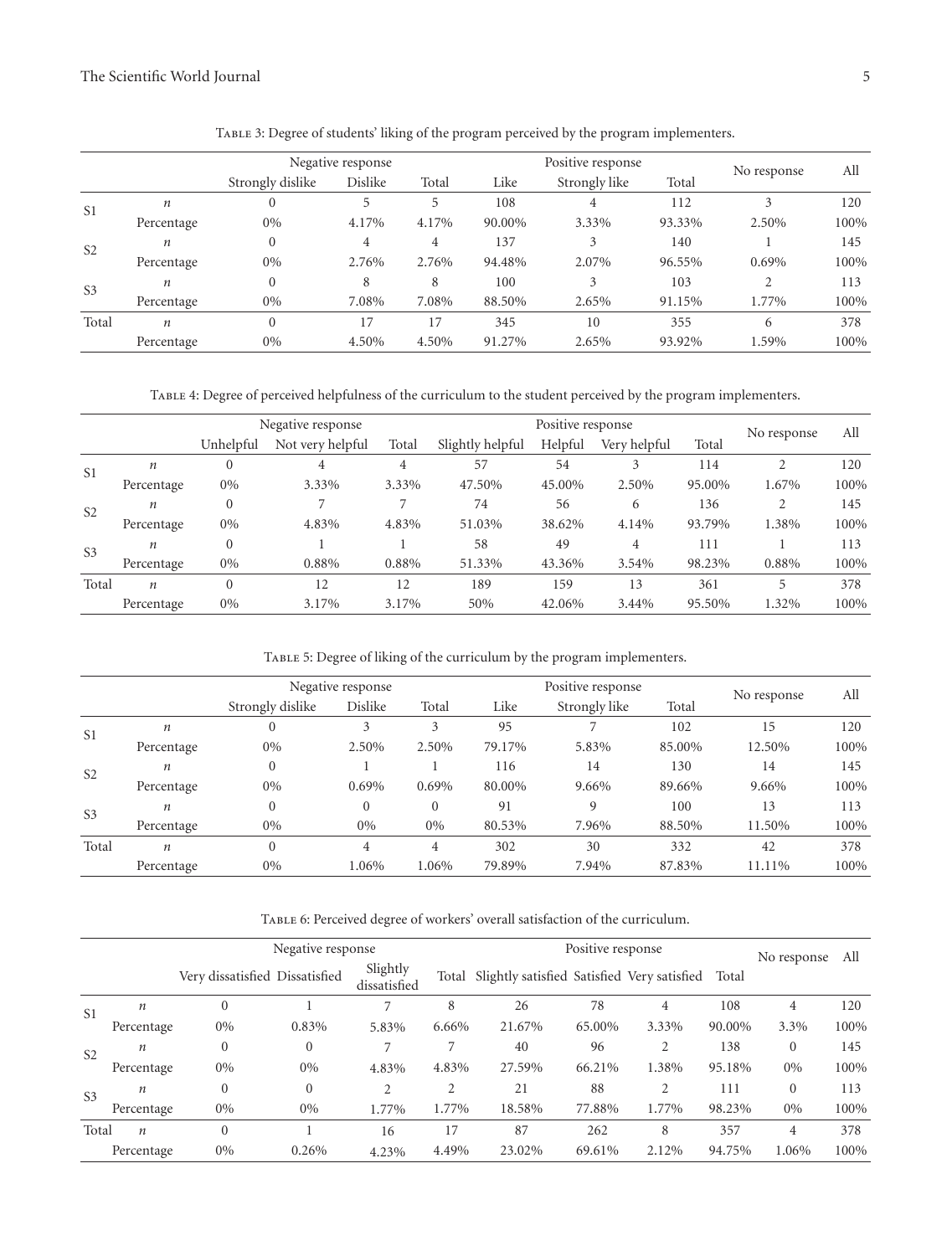Several phenomena can be highlighted from the present study. First, the program implementers perceived that the students were involved in the program. This finding is consistent with the previous findings on process evaluation where students were observed to be highly involved in the Tier 1 Program. Because the activities in the Project P.A.T.H.S. strongly encourage student participation and the implementers are expected to teach in an interactive manner, it is not surprising to find that the students were highly involved in the program. This observation strongly suggests that when designing positive youth development programs, how to promote student involvement is an important consideration.

The findings also show that both students and the program implementers indicated that they liked the program. This observation is generally consistent with the previous subjective outcome evaluation findings where both program participants and program implementers indicated that they liked the Tier 1 Program. As indicated, the interactive and participative nature of the program is quite unlike the regular subjects in the formal curriculum. The findings are also consistent with the qualitative evaluation findings that the program was perceived in a positive manner by the program participants and implementers. Taken as a whole, the present findings are consistent with the subjective outcome and qualitative evaluation findings based on different stakeholders.

Finally, both the program participants and implementers perceived the Tier 1 Program to be beneficial to the program participants. This observation also echoes the subjective outcome and qualitative findings reported previously. In addition, this observation is in line with the objective outcome evaluation findings. For example, Shek and Sun [20] reported findings on the objective outcome evaluation of the project. At the third year of the full implementation phase, 19 experimental schools (*<sup>n</sup>* <sup>=</sup> 3, 170 students) and 24 control schools ( $n = 3$ , 808 students) participated in a randomized group trial. Utilizing the 6-wave longitudinal data, analyses of covariance and linear mixed models controlling for differences between the two groups in terms of wave 1 pretest scores revealed that participants in the experimental schools showed significantly better developmental outcomes than did participants in the control schools at posttest (wave 6) based on different indicators of positive youth development derived from the Chinese Positive Youth Development Scale and other measures. Students in the experimental schools also displayed a lower level of intention to engage in problem behavior and better school adjustment than did students in the control schools. Similarly, differences between experimental participants who perceived the program to be beneficial and control participants were found. Similar analyses based on linear mixed models via the Statistical Package for Social Sciences showed that participants in the experimental schools displayed better positive youth development than did participants in the control schools in terms of different positive youth development indicators, including positive self-identity, prosocial behavior, and general positive youth development attributes [21], and that the experimental participants also showed lower levels of various problem behaviors [22].

When a psychosocial intervention program is designed, one basic question is whether the developed program is effective. In the evaluation literature, many strategies have been proposed to evaluate the effectiveness of a psychosocial intervention program, such as objective outcome evaluation and subjective outcome evaluation [23]. While the outcomes of a program are important to consider, it is equally important to appreciate the fact that the outcomes of an intervention program are contingent on the quality of program implementation. As such, it is crucial to understand the quality of the program implementation process via process evaluation and interim evaluation [15]. With specific reference to interim evaluation, several sets of functions can be identified. First, interim evaluation examines the delivery of programs, including ascertaining the nature of the program and whether it is implemented in the intended manner. Second, it reviews the relevance of the program in relation to its objectives. Third, interim evaluation can assess short-term impact in the midpoint of program implementation. Fourth, it examines management performance. Finally, interim evaluation identifies potential problems in the program implementation and contributes to the improvement and adjustment of the program [24, 25]. Despite its importance, a survey of the literature shows that evaluation studies on adolescent prevention programs have been based primarily on objective outcome evaluation, and there are few studies that have examined the implementation process [11, 12, 26]. Obviously, the present integrative study provides some useful findings on the implementation quality of the Project P.A.T.H.S. in Hong Kong.

Despite the positive evaluation findings, there are two limitations of the study that should be taken into account when the findings are interpreted. First, because the findings are based on the subjective perceptions of the program implementers only, subjective biases involved must be considered. Second, from the qualitative findings of interim evaluation previously reported, some problems encountered in the implementation process and recommendations for improvement were noted. Notwithstanding these limitations, together with other evaluation findings [27], the interim evaluation findings across studies generally suggest that the program is positively perceived by the program participants and implementers, and different stakeholders regard the program to be beneficial to the program participants.

According to Meyer et al. [28], the development of a feedback loop from the participants and workers regarding the program implementation is important for program refinement. As Gomby and Larson [29] described, "process evaluation focuses on what services were provided to whom and how. Its purpose is to describe how the program was implemented—who was involved and what problems were experienced. A process evaluation is useful for monitoring program implementation, for identifying changes to make the program operate as planned, and generally, for program improvement" [29, page 71]. In the western context, interim evaluation as a form of process evaluation has been carried out in different human services contexts [30–33]. The current integrative study adds to the existing literature on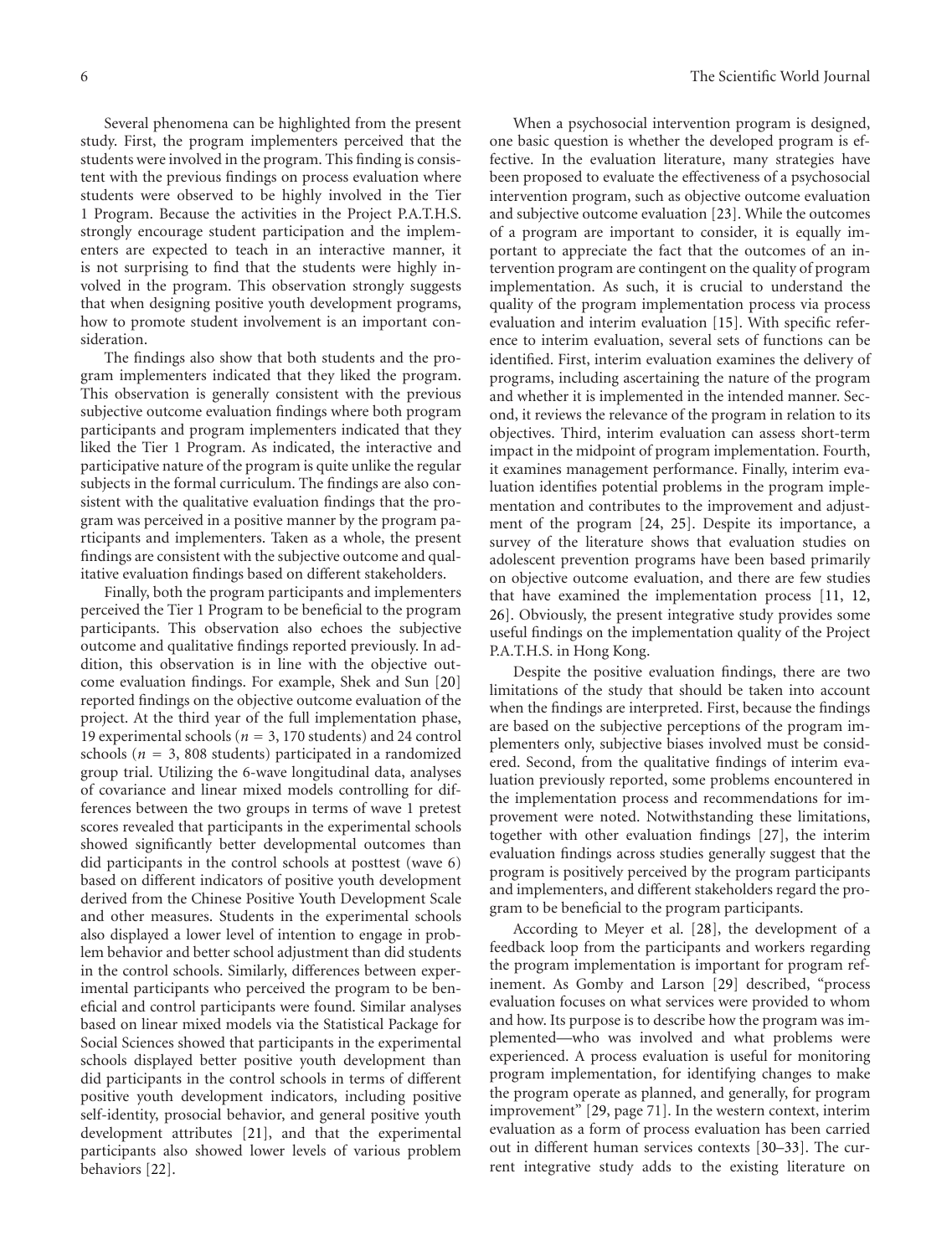the importance of interim evaluation in the context of positive youth development programs.

#### **Acknowledgment**

The preparation for this paper and the Project P.A.T.H.S. were financially supported by The Hong Kong Jockey Club Charities Trust.

#### **References**

- [1] P. L. Benson, *All Kids Are Our Kids: What Communities Must Do to Raise Caring and Responsible Children and Adolescents*, Jossey-Bass, San Francisco, Calif, USA, 1997.
- [2] P. L. Benson, M. Mannes, K. Pittman, and T. Ferber, "Youth development and public policy," in *Handbook of Adolescent Psychology*, R. M. Lerner and L. Steinberg, Eds., pp. 781–814, Wiley, Hoboken, NJ, USA, 2004.
- [3] R. M. Lerner and P. L. Benson, *Developmental Assets and Assetbuilding Communities: Implications for Research, Policy, and Practice*, Kluwer Academic/Plenum, New York, NY, USA, 2003.
- [4] D. T. L. Shek and L. K. Chan, "Hong Kong Chinese parents' perceptions of the ideal child," *Journal of Psychology*, vol. 133, no. 3, pp. 291–302, 1999.
- [5] D. T. L. Shek, "Social stress in Hong Kong," in *Social Development Index*, J. Estes, Ed., pp. 213–222, Oxford University Press, Hong Kong, 2005.
- [6] D. T. L. Shek and R. C. F. Sun, "Development, implementation and evaluation of a holistic positive youth development program: project P.A.T.H.S. in Hong Kong," *International Journal on Disability and Human Development*, vol. 8, no. 2, pp. 107– 117, 2009.
- [7] D. T. L. Shek and J. Merrick, "Editorial: promoting positive development in Chinese adolescents: the Project P.A.T.H.S. in Hong Kong," *International Public Health Journal*, vol. 1, no. 3, pp. 237–242, 2009.
- [8] R. F. Catalano, M. L. Berglund, J. A. M. Ryan, H. S. Lonczak, and J. D. Hawkins, *Positive Youth Development in the United States: Research Findings on Evaluations of Positive Youth Development Programs*, 2002, http://aspe.hhs.gov/hsp/PositiveYouthDev99/.
- [9] C. E. Domitrovich and M. T. Greenberg, "The study of implementation: current findings from effective programs that prevent mental disorders in school-aged children," *Journal of Educational and Psychological Consultation*, vol. 11, no. 2, pp. 193–221, 2000.
- [10] L. Dusenbury, R. Brannigan, W. B. Hansen, J. Walsh, and M. Falco, "Quality of implementation: developing measures crucial to understanding the diffusion of preventive interventions," *Health Education Research*, vol. 20, no. 3, pp. 308–313, 2005.
- [11] J. A. Durlak, *Successful Prevention Programs for Children and Adolescents*, Plenum, New York, NY, USA, 1997.
- [12] A. V. Dane and B. H. Schneider, "Program integrity in primary and early secondary prevention: are implementation effects out of control?" *Clinical Psychology Review*, vol. 18, no. 1, pp. 23–45, 1998.
- [13] D. T. L. Shek, H. K. Ma, J. H. Lui, and D. W. Lung, "Process evaluation of the Tier 1 Program of the project P.A.T.H.S," *TheScientificWorldJournal*, vol. 1, pp. 300–309, 2006.
- [14] D. T. L. Shek, Y. L. Tak, and R. C. F. Sun, "Process evaluation of the implementation of the Secondary 2 Program of Project

P.A.T.H.S. in the experimental implementation phase," *The-ScientificWorldJournal*, vol. 8, pp. 83–94, 2008.

- [15] M. A. Scheirer, "Designing and using process evaluation," in *Handbook of Practical Program Evaluation*, J. S. Wholey, H. P. Hatry, and K. E. Newcomer, Eds., pp. 40–68, Jossey-Bass, San Francisco, Calif, USA, 1994.
- [16] R. W. Weinbach, *Evaluating Social Work Services and Programs*, Allyn and Bacon, Boston, Mass, USA, 2005.
- [17] D. T. L. Shek and R. C. F. Sun, "Implementation of the Tier 1 Program of the project P.A.T.H.S.: interim evaluation findings," *TheScientificWorldJournal*, vol. 1, pp. 310–320, 2006.
- [18] D. T. L. Shek, K. M. Hing, and R. C. F. Sun, "Interim evaluation of the Tier 1 Program (Secondary 1 Curriculum) of the Project P.A.T.H.S.: first year of the full implementation phase," *TheScientificWorldJournal*, vol. 8, pp. 47–60, 2008.
- [19] D. T. L. Shek and R. C. F. Sun, "Interim evaluation of the Secondary 3 Program of Project P.A.T.H.S.: insights based on the Experimental Implementation Phase," *International Public Health Journal*, vol. 1, no. 3, pp. 289–300, 2009.
- [20] D. T. L. Shek and R. C. F. Sun, "Effectiveness of the tier 1 program of project P.A.T.H.S.: findings based on three years of program implementation," *TheScientificWorldJournal*, vol. 10, pp. 1509–1519, 2010.
- [21] D. T. L. Shek and C. M. S. Ma, "Impact of the Project P.A.T.H.S. in the junior secondary school years: individual growth curve analyses," *TheScientificWorldJournal*, vol. 11, pp. 253–266, 2011.
- [22] D. T. L. Shek and L. Yu, "Prevention of adolescent problem behavior: longitudinal impact of the Project P.A.T.H.S. in Hong Kong," *TheScientificWorldJournal*, vol. 11, pp. 546–567, 2011.
- [23] D. T. L. Shek and R. C. F. Sun, "Secondary data analyses of subjective outcome evaluation findings of the project P.A.T.H.S. in Hong Kong," *TheScientificWorldJournal*, vol. 10, pp. 2101–2111, 2010.
- [24] D. C. Lynch, S. E. Teplin, S. E. Willis et al., "Interim evaluation of the rural health scholars program," *Teaching and Learning in Medicine*, vol. 13, no. 1, pp. 36–42, 2001.
- [25] K. M. Conley, J. J. Majersik, N. R. Gonzales et al., "Kids Identifying and Defeating Stroke (KIDS): development and implementation of a multiethnic health education intervention to increase stroke awareness among middle school students and their parents," *Health Promotion Practice*, vol. 11, no. 1, pp. 95–103, 2010.
- [26] L. Linnan and A. Steckler, "Process evaluation for public health interventions and research: an overview," in *Process Evaluation for Public Health Interventions and Research*, A. Steckler and L. Linnan, Eds., pp. 1–23, Jossey-Bass, San Francisco, Calif, USA, 2002.
- [27] D. T. L. Shek and C. M. S. Ma, "Longitudinal data analyses using linear mixed models in SPSS: concepts, procedures and illustrations," *TheScientificWorldJournal*, vol. 11, pp. 42–76, 2011.
- [28] A. Meyer, S. Miller, and M. Herman, "Balancing the priorities of evaluation with the priorities of the setting: a focus on positive youth development programs in school settings," *Journal of Primary Prevention*, vol. 14, no. 2, pp. 95–113, 1993.
- [29] D. S. Gomby and C. S. Larson, "Evaluation of school-linked services," in *The Future of Children: School-Linked Services*, R. E. Behrman, Ed., pp. 68–84, The Center for the Future of Children, The David and Lucile Packard Foundation, Los Altos, Calif, USA, 1992.
- [30] V. King, "Evidencing impact of educational developments: the influence wheel and its use in a CETL context," *Journal of Further and Higher Education*, vol. 34, no. 1, pp. 35–46, 2010.